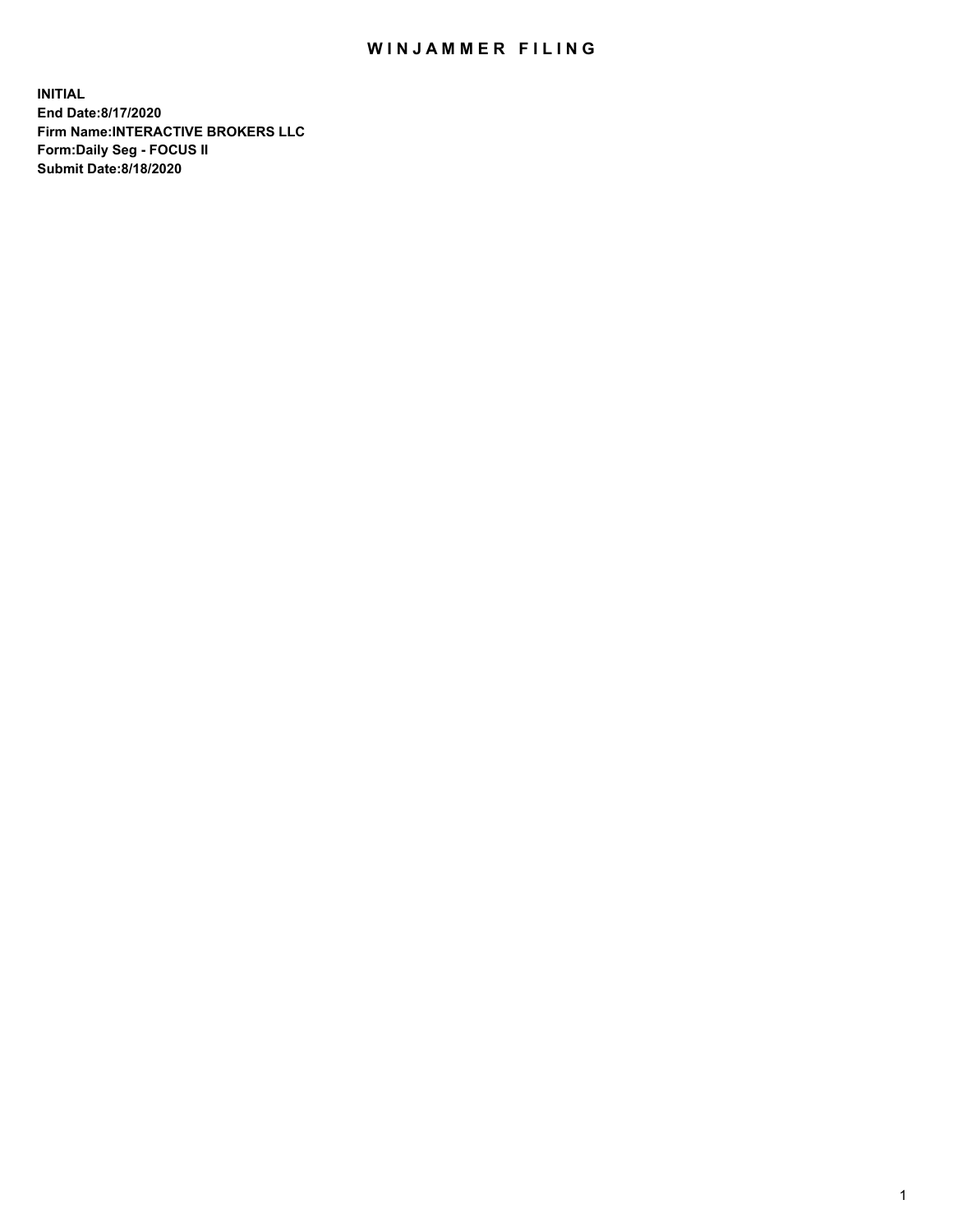**INITIAL End Date:8/17/2020 Firm Name:INTERACTIVE BROKERS LLC Form:Daily Seg - FOCUS II Submit Date:8/18/2020 Daily Segregation - Cover Page**

| Name of Company                                                                                                                                                                                                                                                                                                                | <b>INTERACTIVE BROKERS LLC</b>                                                   |
|--------------------------------------------------------------------------------------------------------------------------------------------------------------------------------------------------------------------------------------------------------------------------------------------------------------------------------|----------------------------------------------------------------------------------|
| <b>Contact Name</b>                                                                                                                                                                                                                                                                                                            | James Menicucci                                                                  |
| <b>Contact Phone Number</b>                                                                                                                                                                                                                                                                                                    | 203-618-8085                                                                     |
| <b>Contact Email Address</b>                                                                                                                                                                                                                                                                                                   | jmenicucci@interactivebrokers.c<br>om                                            |
| FCM's Customer Segregated Funds Residual Interest Target (choose one):<br>a. Minimum dollar amount: ; or<br>b. Minimum percentage of customer segregated funds required:% ; or<br>c. Dollar amount range between: and; or<br>d. Percentage range of customer segregated funds required between:% and%.                         | <u>0</u><br>$\overline{\mathbf{0}}$<br>155,000,000 245,000,000<br>0 <sub>0</sub> |
| FCM's Customer Secured Amount Funds Residual Interest Target (choose one):<br>a. Minimum dollar amount: ; or<br>b. Minimum percentage of customer secured funds required:% ; or<br>c. Dollar amount range between: and; or<br>d. Percentage range of customer secured funds required between:% and%.                           | <u>0</u><br>$\overline{\mathbf{0}}$<br>80,000,000 120,000,000<br>0 <sub>0</sub>  |
| FCM's Cleared Swaps Customer Collateral Residual Interest Target (choose one):<br>a. Minimum dollar amount: ; or<br>b. Minimum percentage of cleared swaps customer collateral required:% ; or<br>c. Dollar amount range between: and; or<br>d. Percentage range of cleared swaps customer collateral required between:% and%. | <u>0</u><br>$\underline{\mathbf{0}}$<br>0 <sub>0</sub><br>0 <sub>0</sub>         |

Attach supporting documents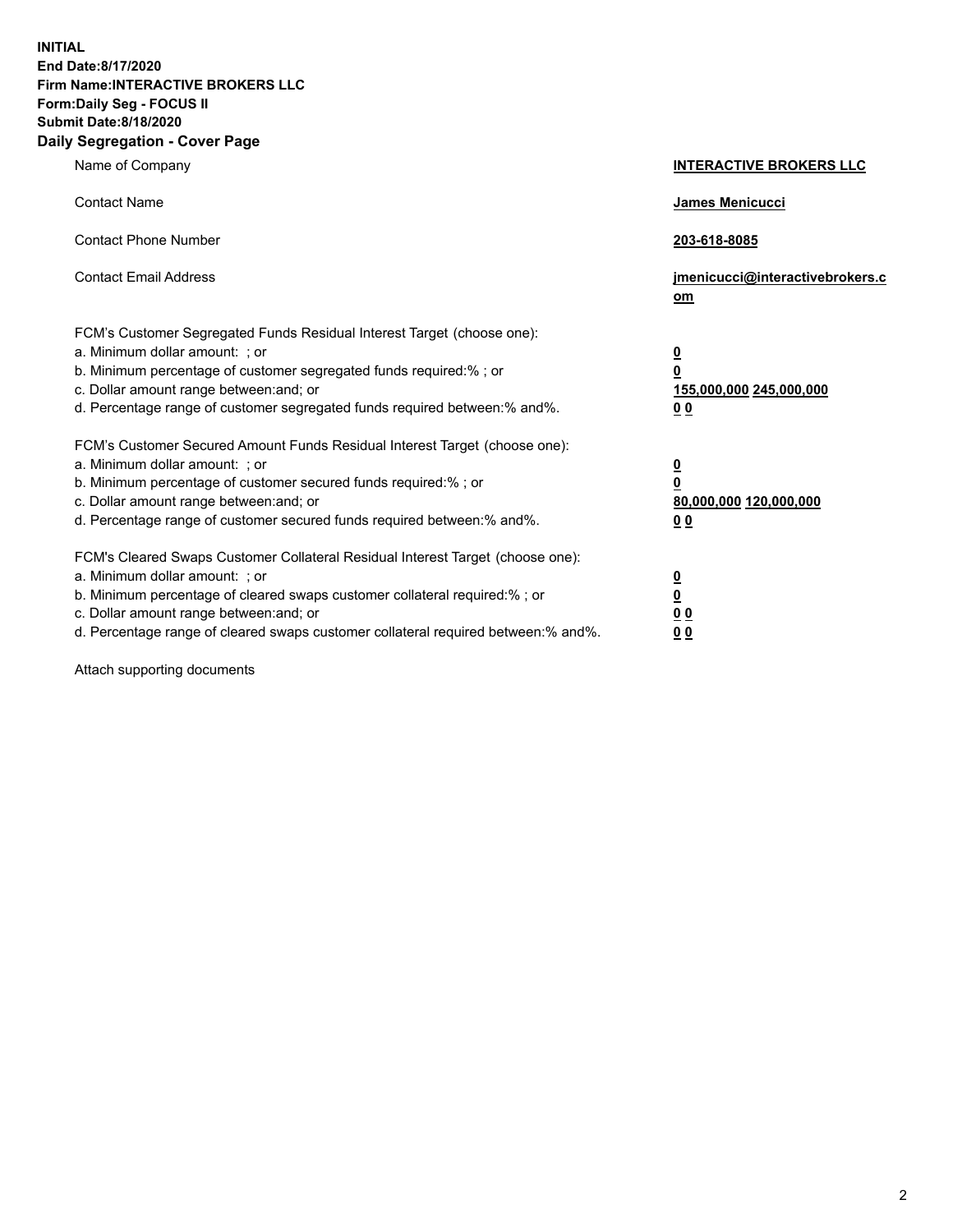**INITIAL End Date:8/17/2020 Firm Name:INTERACTIVE BROKERS LLC Form:Daily Seg - FOCUS II Submit Date:8/18/2020 Daily Segregation - Secured Amounts**

|     | Daily Segregation - Secured Amounts                                                         |                               |
|-----|---------------------------------------------------------------------------------------------|-------------------------------|
|     | Foreign Futures and Foreign Options Secured Amounts                                         |                               |
|     | Amount required to be set aside pursuant to law, rule or regulation of a foreign            | $0$ [7305]                    |
|     | government or a rule of a self-regulatory organization authorized thereunder                |                               |
| 1.  | Net ledger balance - Foreign Futures and Foreign Option Trading - All Customers             |                               |
|     | A. Cash                                                                                     | 623,659,837 [7315]            |
|     | B. Securities (at market)                                                                   | $0$ [7317]                    |
| 2.  | Net unrealized profit (loss) in open futures contracts traded on a foreign board of trade   | 4,845,410 [7325]              |
| 3.  | Exchange traded options                                                                     |                               |
|     | a. Market value of open option contracts purchased on a foreign board of trade              | 3,080,082 [7335]              |
|     | b. Market value of open contracts granted (sold) on a foreign board of trade                | -1,476,707 [7337]             |
| 4.  | Net equity (deficit) (add lines 1. 2. and 3.)                                               | 630,108,622 [7345]            |
| 5.  | Account liquidating to a deficit and account with a debit balances - gross amount           | 4,319 [7351]                  |
|     | Less: amount offset by customer owned securities                                            | 0 [7352] 4,319 [7354]         |
| 6.  | Amount required to be set aside as the secured amount - Net Liquidating Equity              | 630, 112, 941 [7355]          |
|     | Method (add lines 4 and 5)                                                                  |                               |
| 7.  | Greater of amount required to be set aside pursuant to foreign jurisdiction (above) or line | 630,112,941 [7360]            |
|     | 6.                                                                                          |                               |
|     | FUNDS DEPOSITED IN SEPARATE REGULATION 30.7 ACCOUNTS                                        |                               |
| 1.  | Cash in banks                                                                               |                               |
|     | A. Banks located in the United States                                                       | 130,437,513 [7500]            |
|     | B. Other banks qualified under Regulation 30.7                                              | 0 [7520] 130,437,513 [7530]   |
| 2.  | Securities                                                                                  |                               |
|     | A. In safekeeping with banks located in the United States                                   | 479,911,000 [7540]            |
|     | B. In safekeeping with other banks qualified under Regulation 30.7                          | 0 [7560] 479,911,000 [7570]   |
| 3.  | Equities with registered futures commission merchants                                       |                               |
|     | A. Cash                                                                                     | $0$ [7580]                    |
|     | <b>B.</b> Securities                                                                        | $0$ [7590]                    |
|     | C. Unrealized gain (loss) on open futures contracts                                         | $0$ [7600]                    |
|     | D. Value of long option contracts                                                           | $0$ [7610]                    |
|     | E. Value of short option contracts                                                          | 0 [7615] 0 [7620]             |
| 4.  | Amounts held by clearing organizations of foreign boards of trade                           |                               |
|     | A. Cash                                                                                     |                               |
|     | <b>B.</b> Securities                                                                        | $Q$ [7640]                    |
|     |                                                                                             | $0$ [7650]<br>$0$ [7660]      |
|     | C. Amount due to (from) clearing organization - daily variation                             |                               |
|     | D. Value of long option contracts                                                           | $0$ [7670]                    |
| 5.  | E. Value of short option contracts                                                          | 0 [7675] 0 [7680]             |
|     | Amounts held by members of foreign boards of trade                                          |                               |
|     | A. Cash<br><b>B.</b> Securities                                                             | 138,871,131 [7700]            |
|     |                                                                                             | $0$ [7710]                    |
|     | C. Unrealized gain (loss) on open futures contracts                                         | 5,785,906 [7720]              |
|     | D. Value of long option contracts                                                           | 3,080,082 [7730]              |
|     | E. Value of short option contracts                                                          | -1,476,707 [7735] 146,260,412 |
|     |                                                                                             | [7740]                        |
| 6.  | Amounts with other depositories designated by a foreign board of trade                      | $0$ [7760]                    |
| 7.  | Segregated funds on hand                                                                    | $0$ [7765]                    |
| 8.  | Total funds in separate section 30.7 accounts                                               | 756,608,925 [7770]            |
| 9.  | Excess (deficiency) Set Aside for Secured Amount (subtract line 7 Secured Statement         | 126,495,984 [7380]            |
|     | Page 1 from Line 8)                                                                         |                               |
| 10. | Management Target Amount for Excess funds in separate section 30.7 accounts                 | 80,000,000 [7780]             |
| 11. | Excess (deficiency) funds in separate 30.7 accounts over (under) Management Target          | 46,495,984 [7785]             |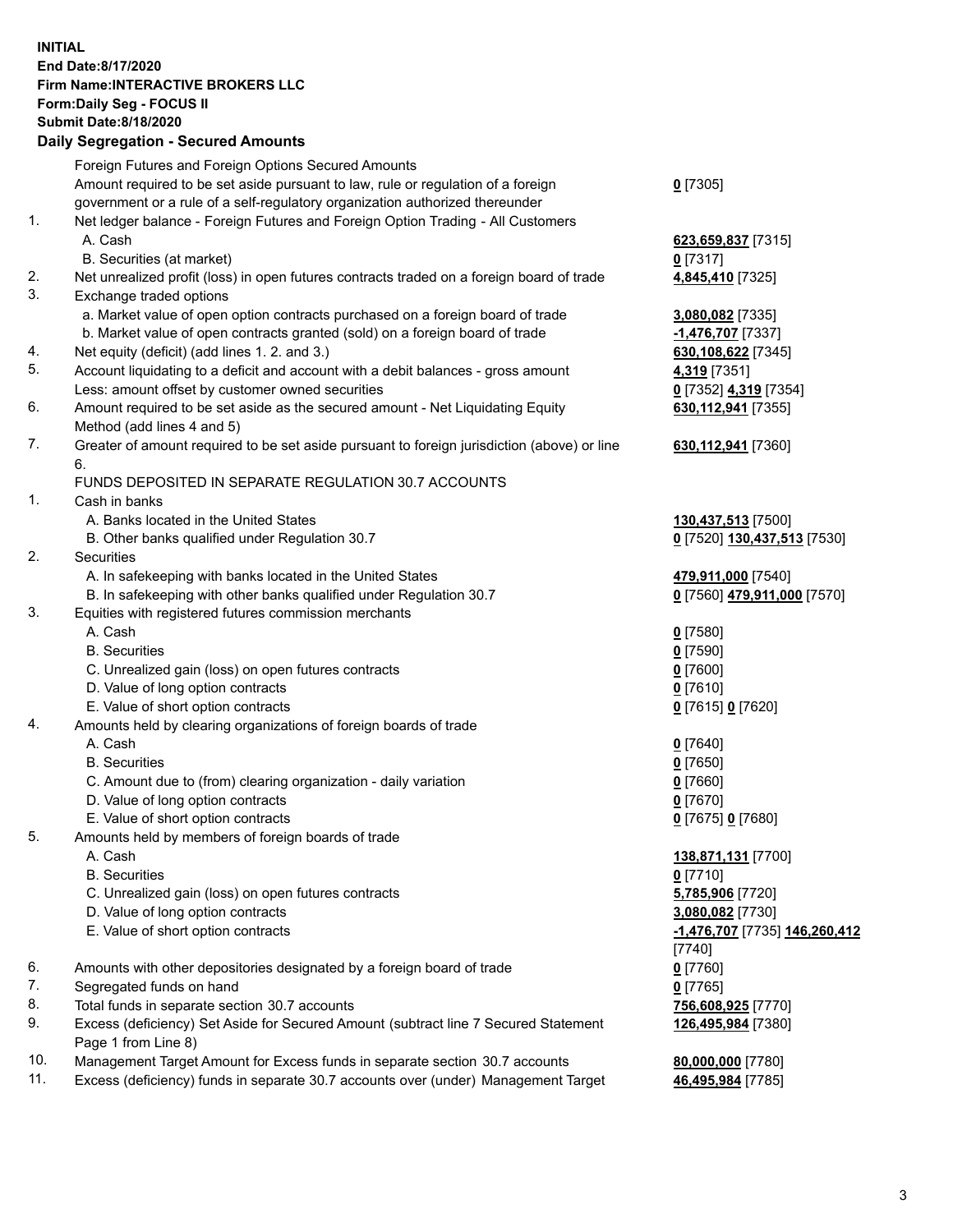**INITIAL End Date:8/17/2020 Firm Name:INTERACTIVE BROKERS LLC Form:Daily Seg - FOCUS II Submit Date:8/18/2020 Daily Segregation - Segregation Statement** SEGREGATION REQUIREMENTS(Section 4d(2) of the CEAct) 1. Net ledger balance A. Cash **5,456,209,911** [7010] B. Securities (at market) **0** [7020] 2. Net unrealized profit (loss) in open futures contracts traded on a contract market **130,050,132** [7030] 3. Exchange traded options A. Add market value of open option contracts purchased on a contract market **320,065,763** [7032] B. Deduct market value of open option contracts granted (sold) on a contract market **-261,979,025** [7033] 4. Net equity (deficit) (add lines 1, 2 and 3) **5,644,346,781** [7040] 5. Accounts liquidating to a deficit and accounts with debit balances - gross amount **6,158,669** [7045] Less: amount offset by customer securities **0** [7047] **6,158,669** [7050] 6. Amount required to be segregated (add lines 4 and 5) **5,650,505,450** [7060] FUNDS IN SEGREGATED ACCOUNTS 7. Deposited in segregated funds bank accounts A. Cash **1,278,120,319** [7070] B. Securities representing investments of customers' funds (at market) **2,442,245,670** [7080] C. Securities held for particular customers or option customers in lieu of cash (at market) **0** [7090] 8. Margins on deposit with derivatives clearing organizations of contract markets A. Cash **4,536,021** [7100] B. Securities representing investments of customers' funds (at market) **2,050,016,364** [7110] C. Securities held for particular customers or option customers in lieu of cash (at market) **0** [7120] 9. Net settlement from (to) derivatives clearing organizations of contract markets **18,313,282** [7130] 10. Exchange traded options A. Value of open long option contracts **319,929,582** [7132] B. Value of open short option contracts **-261,975,010** [7133] 11. Net equities with other FCMs A. Net liquidating equity **0** [7140] B. Securities representing investments of customers' funds (at market) **0** [7160] C. Securities held for particular customers or option customers in lieu of cash (at market) **0** [7170] 12. Segregated funds on hand **0** [7150] 13. Total amount in segregation (add lines 7 through 12) **5,851,186,228** [7180] 14. Excess (deficiency) funds in segregation (subtract line 6 from line 13) **200,680,778** [7190] 15. Management Target Amount for Excess funds in segregation **155,000,000** [7194] 16. Excess (deficiency) funds in segregation over (under) Management Target Amount **45,680,778** [7198]

Excess